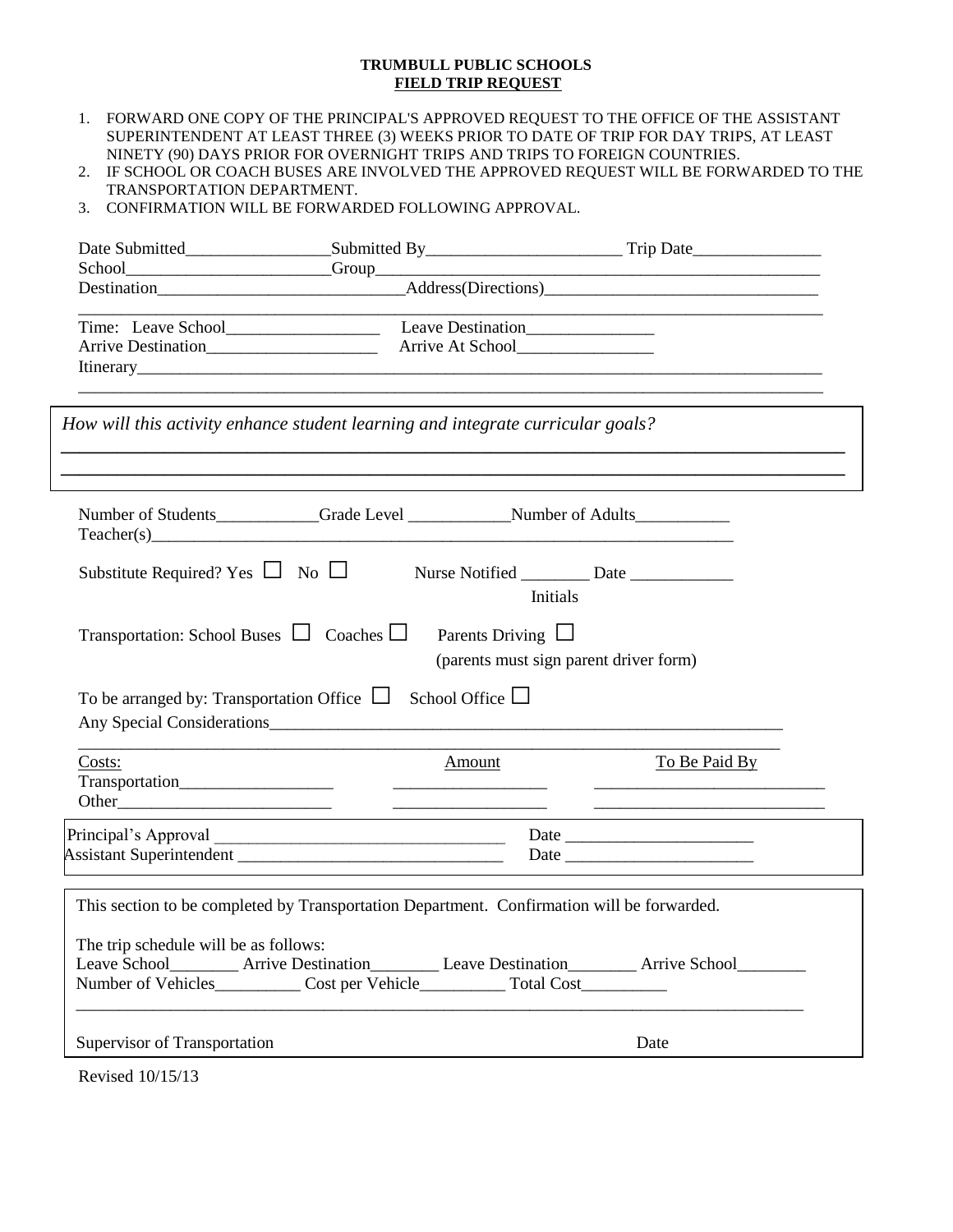### **TRUMBULL PUBLIC SCHOOLS FIELD TRIP INFORMATIONAL FORM**

Dear Parent or Guardian,

|       |                                                                                           | Please review the information listed below regarding your child's upcoming field trip. Keep this form for<br>reference. Accompanying this informational form is a Field Trip/Medical Permission Slip which you are to           |
|-------|-------------------------------------------------------------------------------------------|---------------------------------------------------------------------------------------------------------------------------------------------------------------------------------------------------------------------------------|
|       | Name of Child                                                                             | Sponsor                                                                                                                                                                                                                         |
|       |                                                                                           | <u> 1989 - Johann Barn, mars ann an t-Amhain ann an t-Amhain ann an t-Amhain ann an t-Amhain an t-Amhain ann an t-</u><br>School                                                                                                |
|       |                                                                                           | Phone                                                                                                                                                                                                                           |
| I.    |                                                                                           |                                                                                                                                                                                                                                 |
| Π.    |                                                                                           |                                                                                                                                                                                                                                 |
| III.  |                                                                                           | <u> 1980 - Johann Barn, mars an t-Amerikaansk politiker (* 1980)</u>                                                                                                                                                            |
| IV.   |                                                                                           |                                                                                                                                                                                                                                 |
| V.    |                                                                                           |                                                                                                                                                                                                                                 |
| VI.   |                                                                                           |                                                                                                                                                                                                                                 |
| VII.  |                                                                                           |                                                                                                                                                                                                                                 |
| VIII. |                                                                                           | Trip cancellation insurance information (Parents are responsible for obtaining trip cancellation insurance and<br>for pursuing reimbursement for a cancelled field trip from the travel agent or the travel insurance carrier.) |
|       |                                                                                           |                                                                                                                                                                                                                                 |
| IX.   |                                                                                           |                                                                                                                                                                                                                                 |
|       | * If parents/students are to drive, have Parent Driver Form – Field Trips Form completed. |                                                                                                                                                                                                                                 |

Approved: 10/15/13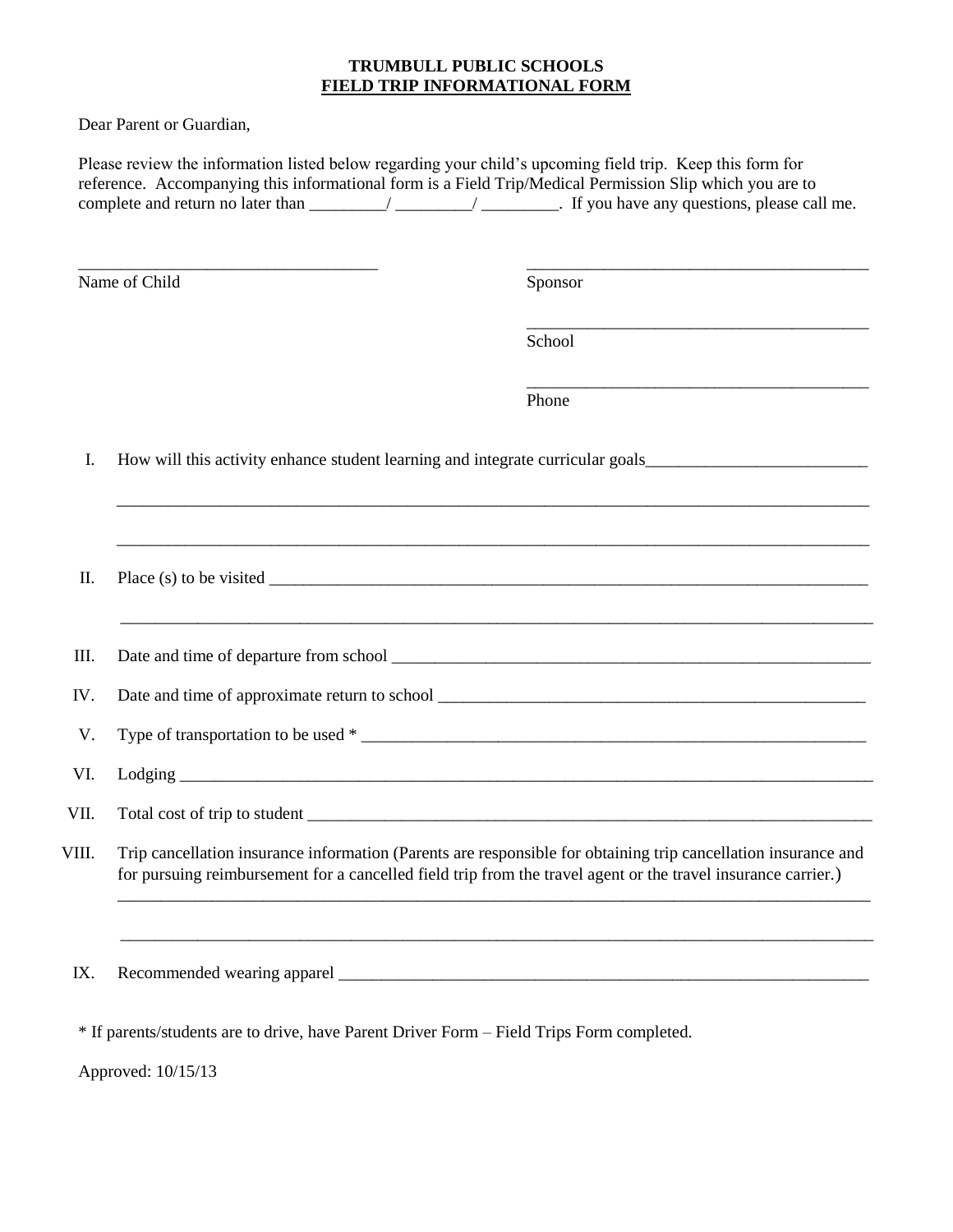### **TRUMBULL PUBLIC SCHOOLS FIELD TRIP/MEDICAL PERMISSION SLIP**

ALL MEDICATION TO BE DISPENSED DURING THIS FIELD TRIP MUST BE IN THE NURSE'S OFFICE

|                                                             | ALLE MEDICATION TO DE DISI ENSED DONING THIS FIELD TINI MOST DE IN THE NONSE S OFFICE<br>BY NOON ON THE DAY PRIOR TO THE FIELD TRIP OR THE STUDENT WILL NOT BE ALLOWED TO |
|-------------------------------------------------------------|---------------------------------------------------------------------------------------------------------------------------------------------------------------------------|
| PARTICIPATE.                                                |                                                                                                                                                                           |
|                                                             |                                                                                                                                                                           |
|                                                             |                                                                                                                                                                           |
|                                                             |                                                                                                                                                                           |
|                                                             |                                                                                                                                                                           |
|                                                             | BUS Phone<br>PARENT/GUARDIAN CELL PHONE CELL PHONE                                                                                                                        |
| <b>EMERGENCY TELEPHONE NUMBER</b>                           |                                                                                                                                                                           |
|                                                             | NAME PHONE                                                                                                                                                                |
| RELATIONSHIP TO STUDENT LEADERS AND RELATIONSHIP TO STUDENT |                                                                                                                                                                           |
| <b>FIELD TRIP</b>                                           |                                                                                                                                                                           |

I fully understand the nature of the program in which my son/daughter will be participating and hereby give my

permission for the state of the state of the field trip. I fully understand that my son/daughter is to abide by school policies and regulations regarding conduct and use of drugs or alcohol.

I realize that my signature below relieves the Trumbull Board of Education of any financial obligations due to trip cancellation for any reason, including Board or administrative action.

MEDICAL

Date Signature of Parent/Guardian

If your child has any special medical problems, allergies, dietary needs, handicap, special prescriptions, etc., please list: \_\_\_\_\_\_\_\_\_\_\_\_\_\_\_\_\_\_\_\_\_\_\_\_\_\_\_\_\_\_\_\_\_\_\_\_\_\_\_\_\_\_\_\_\_\_\_\_\_\_\_\_\_\_\_\_\_\_\_\_\_\_\_\_\_\_\_\_\_\_\_\_\_\_\_\_\_\_\_\_\_\_\_\_\_\_\_\_\_

\_\_\_\_\_\_\_\_\_\_\_\_\_\_\_\_\_\_\_\_\_\_\_\_\_\_\_\_ \_\_\_\_\_\_\_\_\_\_\_\_\_\_\_\_\_\_\_\_\_\_\_\_\_\_\_\_\_\_\_\_\_\_\_\_\_\_\_\_\_\_\_\_\_\_\_\_\_\_\_\_\_

*If any emergency medical procedures or treatment are required during the trip, I consent to the trip supervisor(s) taking, arranging for or consenting to the procedures or treatment in his, her or their discretion. I release and waive and further agree to indemnify, hold harmless or reimburse the Board of Education, the individual members, agents, employees and representatives, thereof, as well as trip supervisors, from and against any claim which I, any other parent or guardian, any sibling, the student, or any other person, firm or corporation may have or claim to have, known or unknown, directly or indirectly, for any losses, damages or injuries arising. Parents are responsible for obtaining trip cancellation insurance and for pursuing reimbursement for a cancelled field trip from the travel agent or the travel insurance carrier.*

\_\_\_\_\_\_\_\_\_\_\_\_\_\_\_\_\_\_\_\_\_\_\_\_\_\_\_\_\_\_\_\_\_\_\_\_\_\_\_\_\_\_\_\_\_\_\_\_\_\_\_\_\_\_\_\_\_\_\_\_\_\_\_\_\_\_\_\_\_\_\_\_\_\_\_\_\_\_\_\_\_\_\_\_\_\_\_\_\_\_\_\_

**In the event that a student must return to school independently for reasons of health, accident, failure to conform to rules established by the teacher/sponsor in charge, etc., the parent/guardian agrees to accept full responsibility for and to pay for the cost of medical care, transportation and other incidental expenses. This permission slip also serves as a contract that the student and parent/guardian understand and agree to the guidelines from each teacher as to making up missed assignments.**

Signature of Parent/Guardian

NO CHILD WILL BE ABLE TO ATTEND THIS FIELD TRIP WITHOUT A FULLY COMPLETED FIELD TRIP/MEDICAL PERMISSION WITH ORIGINAL PARENT SIGNATURES. NOFAXES, PHONE CALLS, ETC. WILL BE ACCEPTED, ONLY THIS FORM. The revised: 10/15/13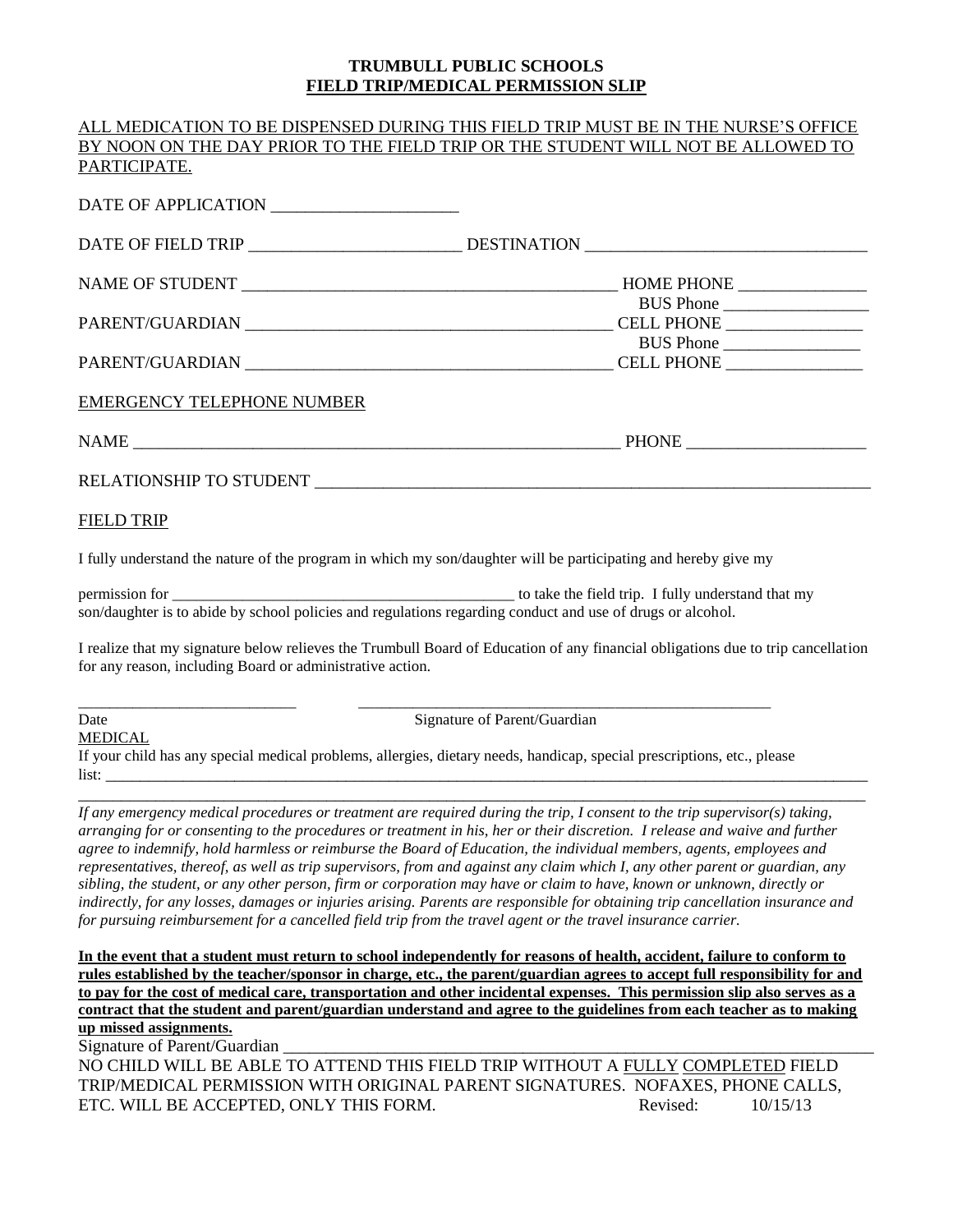### **TRUMBULL PUBLIC SCHOOLS STUDENT/TEACHER/PARENT DRIVER FORMS**

## **Use of a Privately Owned Vehicle**

| <b>NAME</b>    | <b>TELEPHONE</b> |  |
|----------------|------------------|--|
| <b>ADDRESS</b> | <b>SCHOOL</b>    |  |

I am aware that I must have liability insurance coverage of \$100, 000/\$300,000 in order to be eligible to drive school children on field trips and that in the event of an accident, my liability insurance becomes primary – the town insurance will meet coverage where my insurance coverage terminates. Furthermore, I agree to comply with all laws relating to driving, including requiring the use of seat belts in my car. If I am a student, I will not take other students in my car unless it is allowed under the current law.

| Student/Teacher/Parent Signature                                                                                                     | Date |  |
|--------------------------------------------------------------------------------------------------------------------------------------|------|--|
| Student's Age:                                                                                                                       | DOB: |  |
| Signature of Parent/Guardian required if student driver is under18<br>or is over 18, but is not the owner of the vehicle being used. |      |  |
| Insurance Carrier Date of Trip(s)                                                                                                    |      |  |

Policy Number\_\_\_\_\_\_\_\_\_\_\_\_\_\_\_\_\_\_\_\_\_\_\_\_\_\_\_\_\_\_\_\_\_\_\_\_\_\_\_

Expiration date:\_\_\_\_\_\_\_\_\_\_\_\_\_\_\_\_\_\_\_\_\_\_\_\_\_\_\_\_\_\_\_\_\_\_\_\_\_\_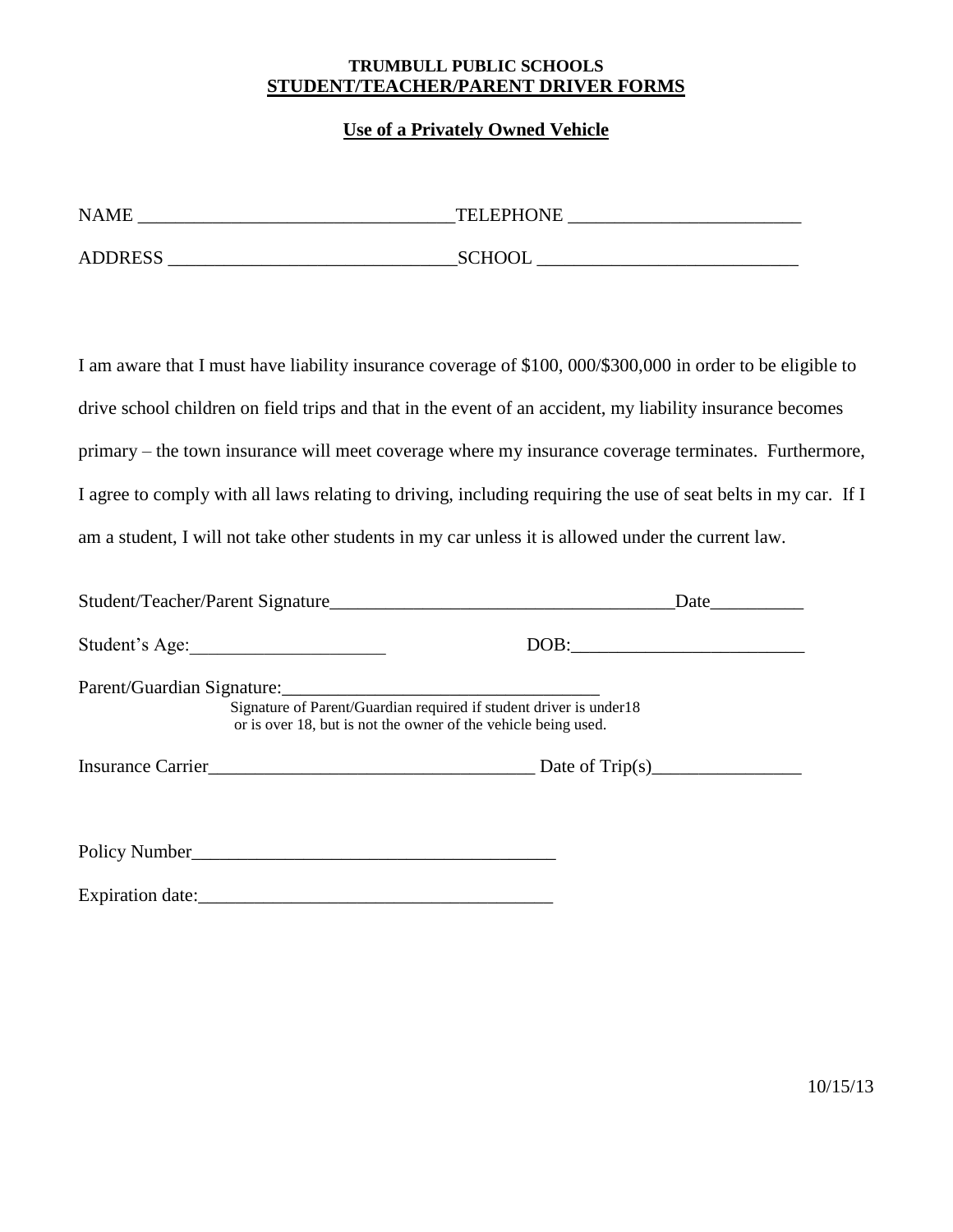# **TRUMBULL PUBLIC SCHOOLS Parent Guardian Permission Slip for Transportation in Private cars.**

| Student's Name:           |  | Student's Homeroom |  |
|---------------------------|--|--------------------|--|
|                           |  |                    |  |
| Cell Phone:               |  |                    |  |
|                           |  |                    |  |
| Place of Transport: From: |  |                    |  |
|                           |  |                    |  |

I understand that this is a school sponsored activity and that there is no bus or van transportation available, therefore the use of private cars in necessary. Primary liability will be the responsibility of the driver of the vehicle, the town insurance will meet coverage where that insurance coverage terminates.

| I hereby give permission for my son/daughter | to be |
|----------------------------------------------|-------|
| transported by private cars.                 |       |

Parent /Guardian signature\_\_\_\_\_\_\_\_\_\_\_\_\_\_\_\_\_\_\_\_\_\_\_\_\_ Date:\_\_\_\_\_\_\_\_\_\_\_\_\_\_\_\_\_\_\_

10/15/13